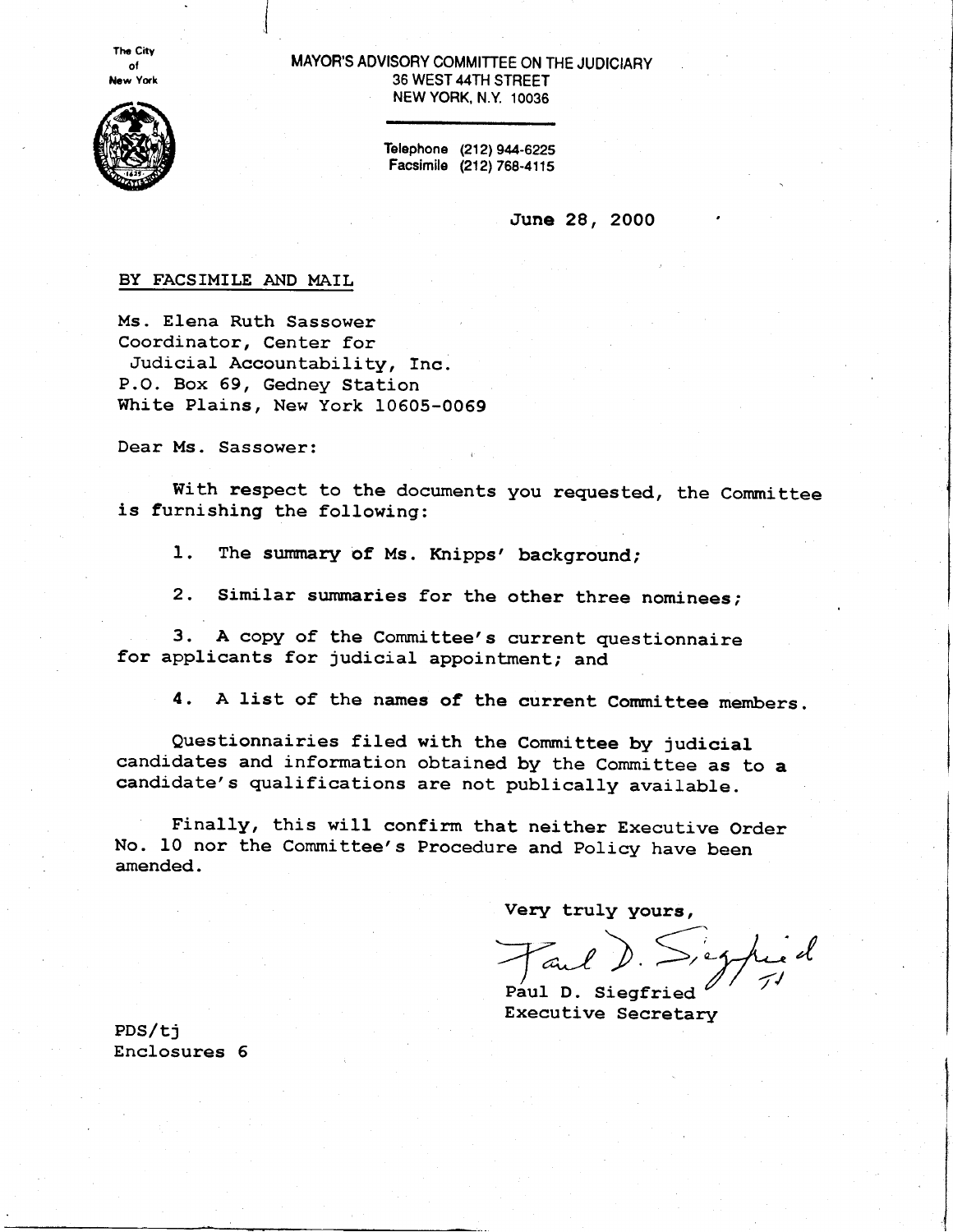#### SUSAN K. KNIPPS

ه المستخدم

Birthdate: May 18, 1955 Presently: Chambers of Judith S.<br>(45) Kaye, Chief Judge of the State Kaye, Chief Judge of the State of New York 230 Park Avenue New York, New York 10169 rel. (2L2) 661-6788

> Residence: 370 First Street Brooklyn, New York 11215 Tel. (718) 499-1624

Education: University of California, Los Angeles (B.A-, September 1973-June 1977); Yale Law School (J.D., September 1977-June 1981 )

Adnitted to Bar: May 1982

Public positions: Law clerk to now deceased United States District Court, Southern District of New York Judge Charles E. Stewart, Jr. (1981-1983); Legal Aid Society, Juvenile Rights Division, New York, New York (staff attorney, Kings County trial office, 1987-1990; staff attorney, Appeals Bureau, 1990-1991; assistant director of training, 1991- 1992); principal court attorney to New York City Family Court Administrator Kathryn McDonald (1992-1995) ; principal court attorney to Family Court Administrative Judge Michael Gage (1995); deputy counsel to Chief Judge of the State of New York Judith S. Kaye (1996 to present)

Lecturer on ethical issues in the representation of children, Fordham Law School (1991-1995)

New York City PINS Advisory Board (1991); New York City Mayor's Commission for the Foster Care of Children, Subcommittee on Kinship Foster Care (1992-1993); New York State Division for Youth Independent Review Board (1993-1996); New York City public school volunteer program tutor (1994-1995); New York City Human Resources Administration Child Fatality Review Panel (1994-1996); New York City Family Court Advisory Council Committees on Adoption and Juvenile Justice (1994-1996); volunteer mentor, Martin Luther King High School Justice Resource Center (1997 to present )

Private practice: Associate, Davis Polk & Wardwell, 450 Lexington Avenue, New York, New York (1983-1987)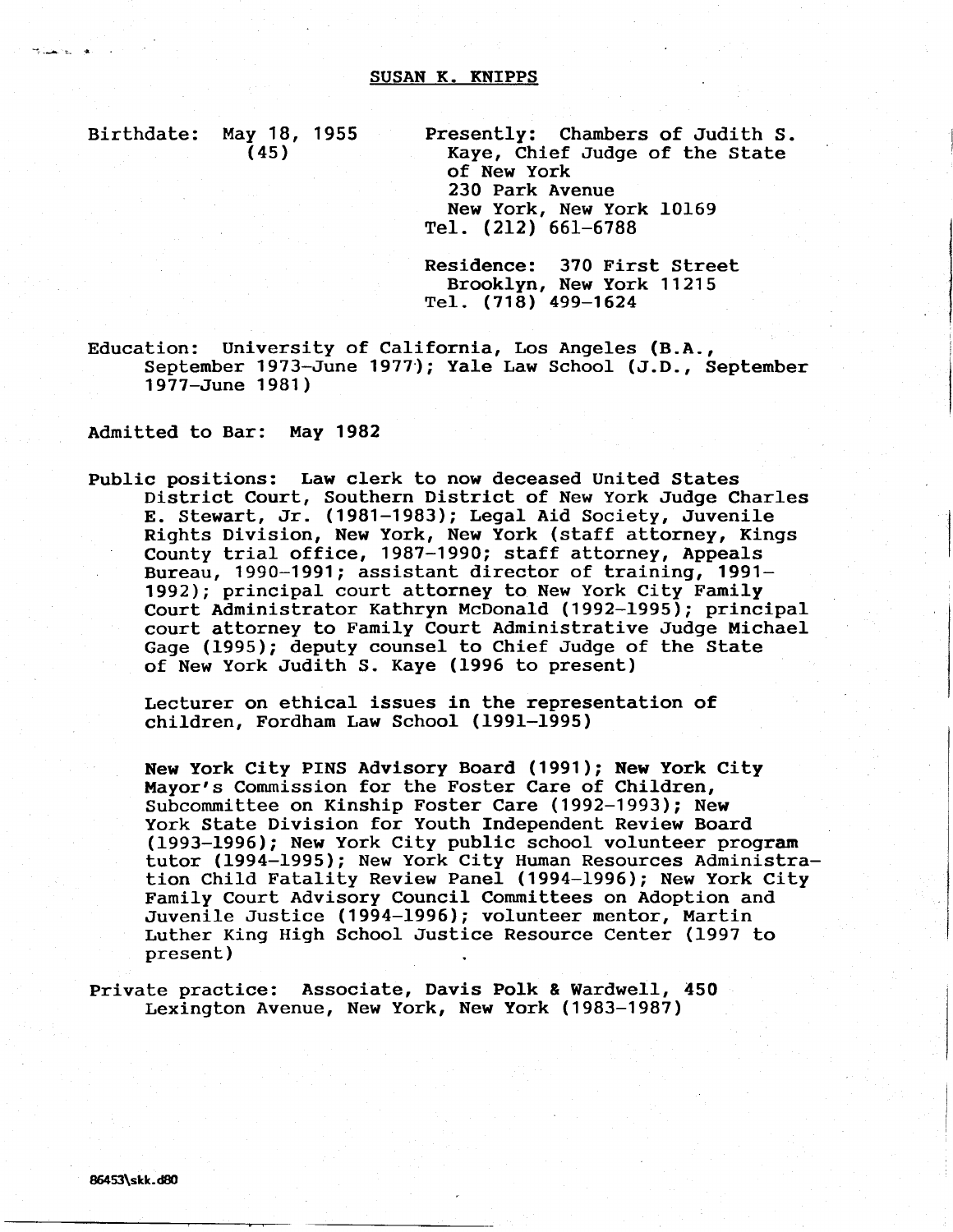- Member of: Association of the Bar of the City of New york (Committee on Antitrust and Trade Regulation, 1984-1985; Committee on Sex and the Law, 1986-1987; Committee on Corrections, 1987-1990; Committee on Juvenile Justice, 1992- 1995; Committee on Women in the Courts, 1998 to present; subcommittee on issues relating to Pro Se Litigants, Committee on Professional Responsiblity, 2000 to present)
- Author of: Articles, What is a Fair Response to Juvenile Crime?, Fordham Urb. L.J. (1993); Jury Reform in New York State: A Progress Report on a Continuing Initiative, New York State Unified System (1996); The State of the Judiciary, New York State Unified System (1998); Jury Reform in New York State: A Second Proqress Report on a Continuinq Initiative, New York State Unified System (1998); Domestic Violence: The Response of the New York State Courts, New York State Unified System (1998); Has assisted in the preparation of a number of Chief Judge Kaye's written publications, including: Courts, the Public and Criminal Justice, N.Y.S Bar J. (1996); Chanqinq Courts in Chanqinq Times: The Need for a Fresh Look at How Courts Are Run, Hastings L. J. (1997); The Third Branch and the Fourth Estate, Media Studies J. (1998)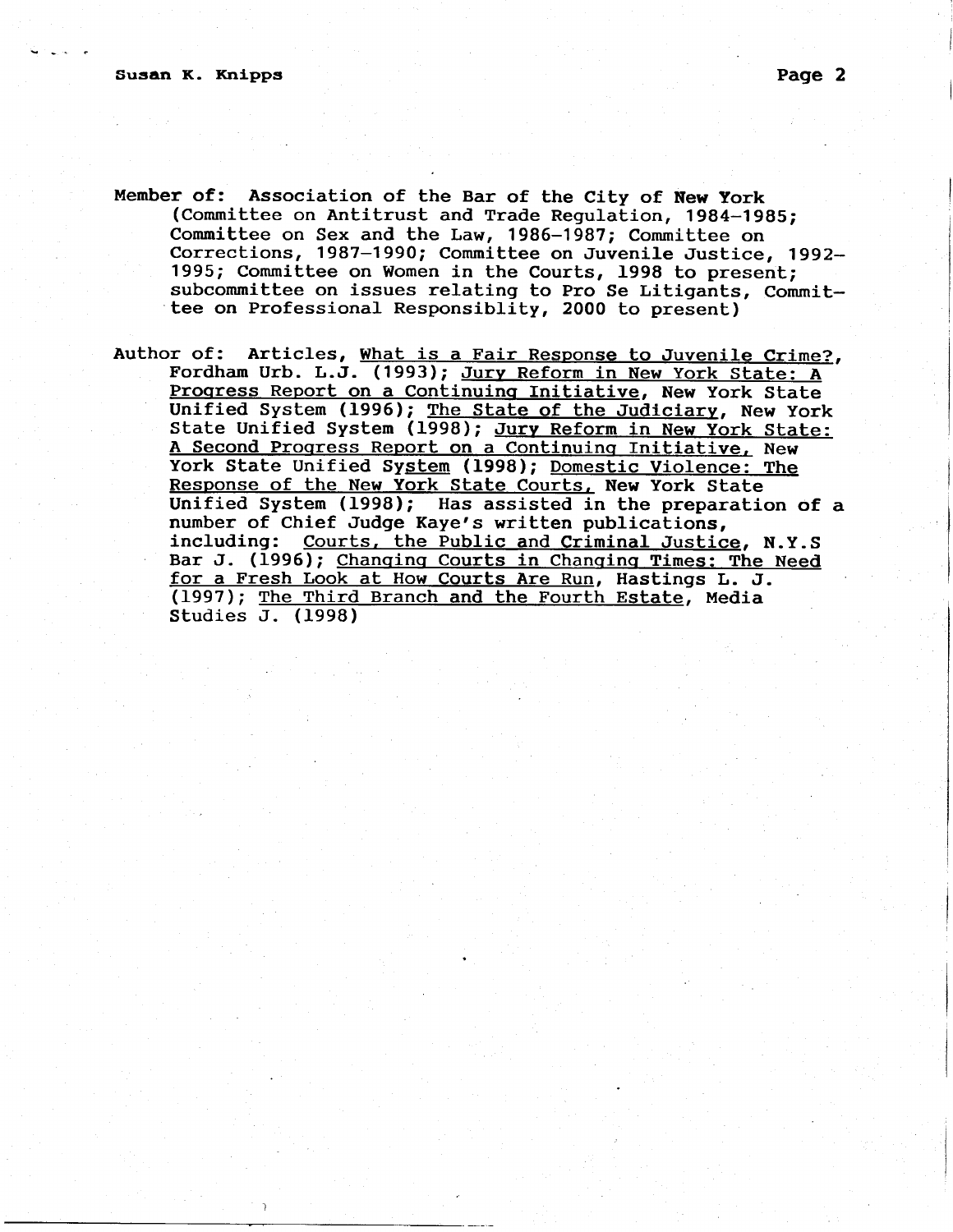## JOHN W. CARTER

Birthdate: July 22, 1947 Presently: Office of the District (52) **Attorney of New York County** One Hogan Place New York, New York 10013 Tel. (212) 335-4077

> Residence: 100 LaSalle Street New York, New York LOO27 Tel. (2L2, 315-2s04

Education: University of Pennsylvania College of Arts and Sciences (September L955-December 1966); City College of New York, Evening Division (september 1968-september 1969; reentered, September 1974; B.A., June 1979); Columbia University School of Law (J.D., August 1979-May 1982)

Admitted to Bar: June 1983

Public position: Office of the New York County District Attorney (June 1987 to present), assigned to Career Criminal progam

Vice president, Crossroads Middle School Parent Association Board of Directors, Morningside Heights Housing Corporation

Private practice: Associate, Weil, Gotshal & Manges, LLp, 767 Fifth Avenue, New York, New York (September 1982-June 1987)

Member of: Association of the Bar of the City of New York; Metropolitan Black Bar Association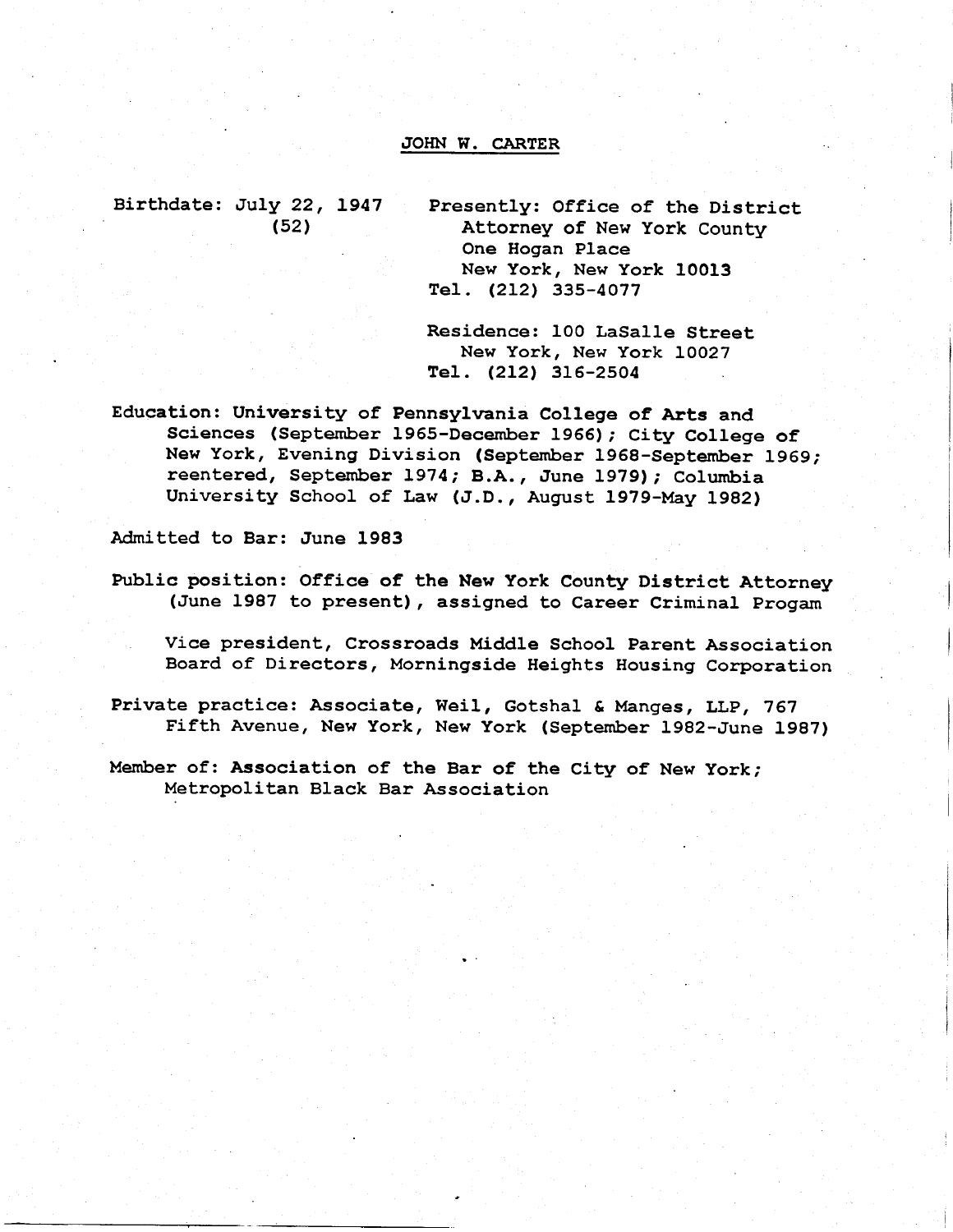## GERALD HARRTS

Birthdate: March 17, 1936 (64)

Presently: Deputy Commissioner/ General Counsel Administration for Children's Service 150 William Street New York, New york 10038 Tel. (212) 341-0927

Residence: 24 Central Park South<br>New York, New York 10019 Tel. (212) 935-0761

Education: City College of New York (B.A., September 1953-June 1958); New York University School of Law (J.D., September 1958-June 1962)

Admitted to Bar: November 1962

Public positions: Assistant District Attorney, New York County, assigned to complaint, criminal court and Supreme court Bureaus (L962-L955); counsel, New york City Department of Buildings (1966-1967); Westchester County, County Attorney (1974-1977) Executive Director, Mayor's Commission to Combat Police Corruption (1995-1996); Deputy Commissioner/General Counsel, Administration for Children's Services (1996 to present)

Referee, New York State Commission on Judicial Conduct (1e81-1993)

Has served as vice chairman of the Board of Trustees of Westchester Community College and as a member of Westchester County Board of Ethics

- Private practice: Associate, Rubin Wachtel Baum & Levin, 598 Madison Avenue, New York, New York (1967-1971); partner, Rubin Baum Levin Constant & Friedman, 30 Rockefeller p1aza, New York, New york (L97L-L974; 19?7-1995)
- Member of: American Bar Association; Association of the Bar of the City of New York, Council on Judicial Administration; chair, subcommittee on Merit Selection (1993-1995)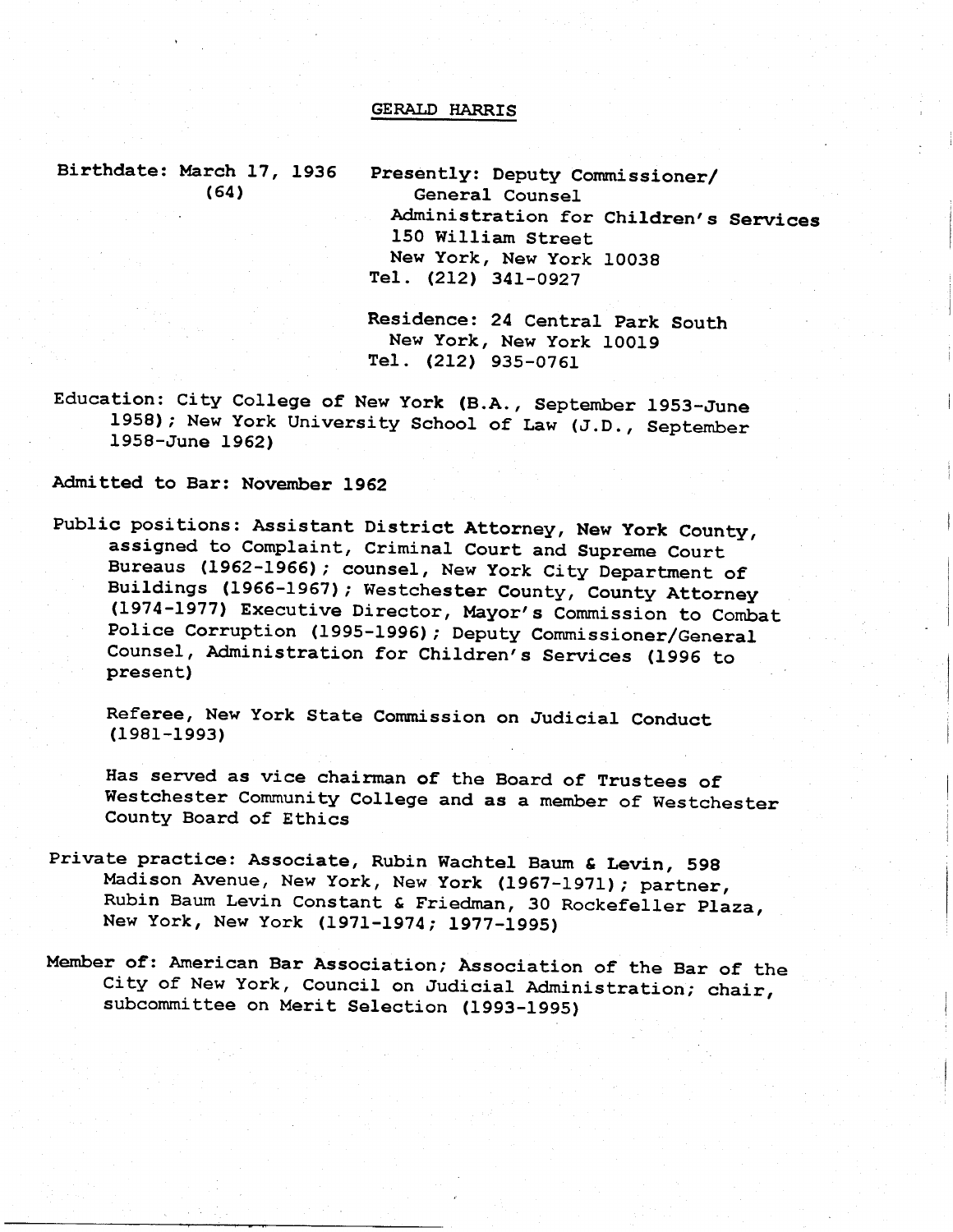#### SETH L. MARVIN

Birthdate: October 18, 1956 Presently: Office of U.S. Attorney

(43) Eastern District of New York 147 Pierrepont Street Brooklyn, New York 11201 TeI. (718) 2s4-6L32

> Residence: 400 East 77Eh Street New York, New York 10021 Tel. (2L2, 988-5115

Education: State University of New York at Buffalo (August 1974-May 1975; no degree); State University of New York at Albany (B.A., August 1975-May 1978); St. John's University School of Law (J.D., September 1978-June 1981); New York University School of Continuing and Professional Studies (Spring 1991)

Admitted to Bar: March 1982

Public positions: Assietant District Attorney, Bronx County, Appeals Bureau (August 1981-August 1986); Assistant U.S. Attorney, Eastern District of New York, Criminal Division; assigned to several units-General Crimes, Narcotics, Business/Securities Fraud and Special Prosecutions . (April 1989 to present)

Adjunct professor, St. John's University School of Law, taught trial advocacy course (1994)

- Private practice: Associate, Dornbush Mensh Mandelstam & Silverman, 747 Third Avenue, New York, New York (September 1985-April 1989)
- Member of: American Bar Association (Criminal Law Section); Association of the Bar of the City of New York (Committee on Legal Problems of the Mentally Ill); New Jersey Bar Association (Criminal Law Section); New York State Bar Association (Committee on Mental and Physical Disability, 1992-1995; Criminal Law Section)
- Author of: Artic1e, After Escobar: Returning the fnsanity Acquitee to Society, Bronx County Bar Journal (1984); article, co-authored with Andrea Fe1d, Doc Cramer: Beach Haven's Gift to the Major Leagues, The Beachcomber  $(1987)$